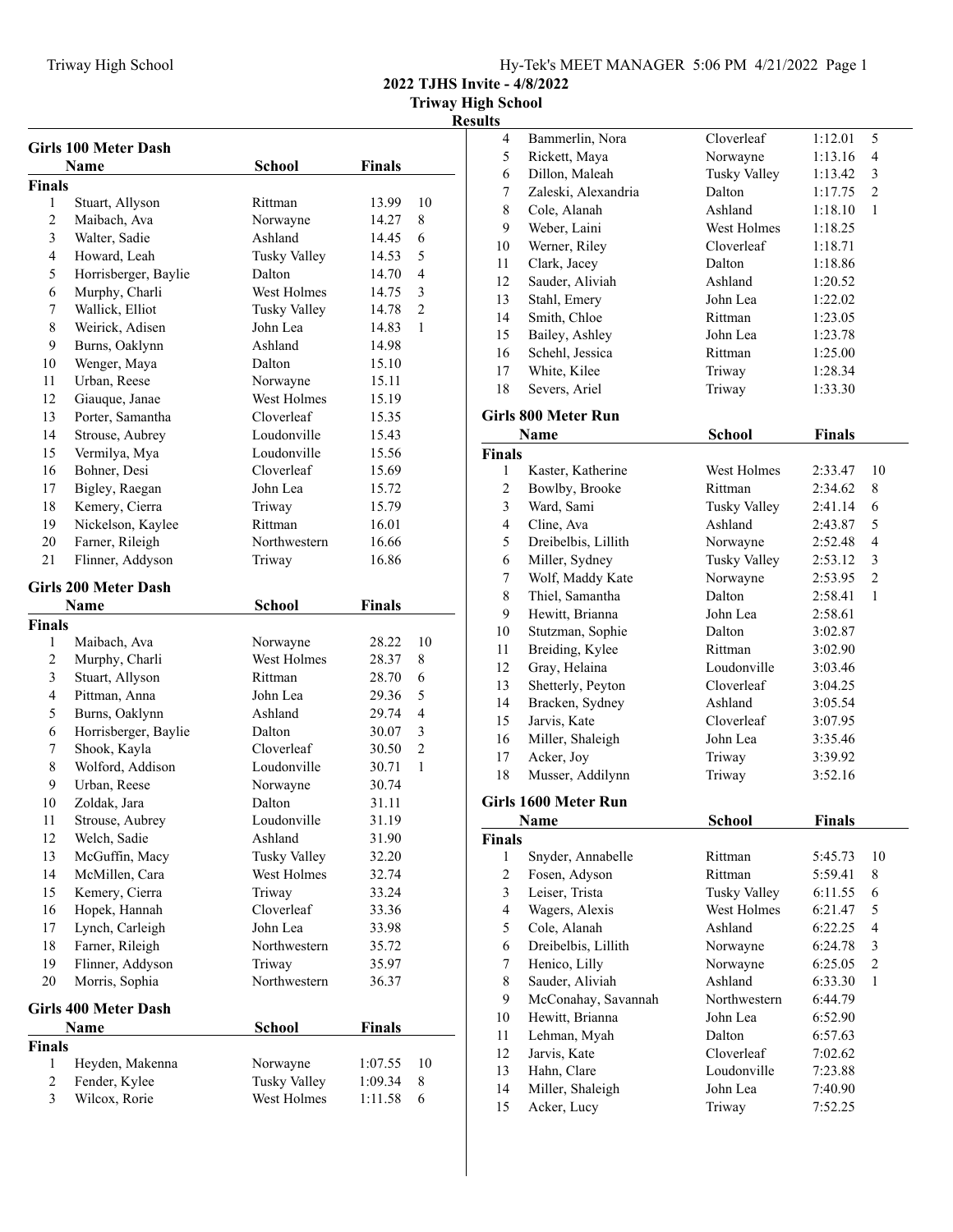**2022 TJHS Invite - 4/8/2022**

|                | <b>Girls 100 Meter Hurdles</b> |                     |               |                |
|----------------|--------------------------------|---------------------|---------------|----------------|
|                | Name                           | School              | <b>Finals</b> |                |
| <b>Finals</b>  |                                |                     |               |                |
| 1              | Heyden, Makenna                | Norwayne            | 17.89         | 10             |
| 2              | Rupp, Madicyn                  | Norwayne            | 18.47         | 8              |
| 3              | Woloch, Kyla                   | <b>Tusky Valley</b> | 19.45         | 6              |
| $\overline{4}$ | Woloch, Natalia                | Tusky Valley        | 19.46         | 5              |
| 5              | Wolford, Addison               | Loudonville         | 19.74         | 4              |
| 6              | Poventud, Brianna              | West Holmes         | 19.74         | 3              |
| 7              | Berry, Kiersyn                 | Cloverleaf          | 19.98         | $\overline{2}$ |
| 8              | Mast, Brayleigh                | John Lea            | 20.39         | 1              |
| 9              | Hunt, Amelia                   | Ashland             | 20.45         |                |
| 10             | Ramsier, Ryver                 | Rittman             | 20.66         |                |
| 11             | Vermilya, Mya                  | Loudonville         | 20.72         |                |
| 12             | Bruce, Hanna                   | West Holmes         | 21.24         |                |
| 13             | McFredrick, Isla               | Ashland             | 21.40         |                |
| 14             | Lehman, Leah                   | Dalton              | 21.74         |                |
| 14             | Nolletti, Brooke               | Northwestern        | 21.74         |                |
| 16             | Frame, Carly                   | Rittman             | 21.89         |                |
| 17             | Null, Gabriella                | Dalton              | 23.04         |                |
| 18             | Bailey, Ashley                 | John Lea            | 23.49         |                |
|                | <b>Girls 200 Meter Hurdles</b> |                     |               |                |
|                | Name                           | <b>School</b>       | <b>Finals</b> |                |
| <b>Finals</b>  |                                |                     |               |                |
| 1              | Pittman, Anna                  | John Lea            | 32.00         | 10             |
| $\overline{c}$ | Rupp, Madicyn                  | Norwayne            | 32.92         | 8              |
| 3              | Walter, Sadie                  | Ashland             | 33.37         | 6              |
| 4              | Woloch, Natalia                | Tusky Valley        | 33.41         | 5              |
| 5              | Woloch, Kyla                   | Tusky Valley        | 34.41         | 4              |
| 6              | Johnson, Kate                  | Northwestern        | 34.82         | 3              |
| 7              | Vermilya, Mya                  | Loudonville         | 35.57         | $\overline{2}$ |
| 8              | Graham, Kaylee                 | Norwayne            | 36.18         | 1              |
| 9              | Fosen, Adyson                  | Rittman             | 36.86         |                |
| 10             | Welch, Allison                 | Ashland             | 37.77         |                |
| 11             | Friedhoff, Grace               | Cloverleaf          | 37.94         |                |
| 12             | Neiger, Peyton                 | Dalton              | 38.79         |                |
| 13             | Al-Sultan, Lillian             | West Holmes         | 39.17         |                |
| 14             | Brentlinger, Ava               | Cloverleaf          | 39.80         |                |
| 15             | Nolletti, Brooke               | Northwestern        | 40.38         |                |
| 16             | Mast, Brayleigh                | John Lea            | 55.79         |                |
|                | Girls 4x100 Meter Relay        |                     |               |                |
|                | Team                           | <b>Relay</b>        | <b>Finals</b> |                |
| <b>Finals</b>  |                                |                     |               |                |
| 1              | Cloverleaf                     | Α                   | 56.88         | 10             |
|                | 1) Berry, Kiersyn              | 2) Barth, Evie      |               |                |
|                | 3) Hopek, Hannah               | 4) Shook, Kayla     |               |                |
| 2              | <b>Tusky Valley</b>            | А                   | 57.70         | 8              |
|                | 1) Fender, Kylee               | 2) Woloch, Kyla     |               |                |
|                | 3) Woloch, Natalia             | 4) Wallick, Elliot  |               |                |
| 3              | Norwayne                       | А                   | 57.77         | 6              |
|                | 1) Rupp, Madicyn               | 2) Bauman, Alanna   |               |                |
|                | 3) Norman, Tarren              | 4) Nawrocki, Kenzie |               |                |
|                |                                |                     |               |                |

| ຸແມະບ         |                                             |              |                                                |    |
|---------------|---------------------------------------------|--------------|------------------------------------------------|----|
| 4             | Ashland                                     | Α            | 58.36                                          | 5  |
|               | 1) Sampson, Alyssa                          |              | 2) Rupsis, Frankie                             |    |
|               | 3) Lacey, Kennedy                           |              | 4) Hunt, Amelia                                |    |
| 5             | Dalton                                      | A            | 58.52                                          | 4  |
|               | 1) Doty, Kenna                              |              | 2) Zoldak, Jara                                |    |
|               | 3) Neiger, Peyton                           |              | 4) Wenger, Maya                                |    |
| 6             | West Holmes                                 | Α            | 58.78                                          | 3  |
|               | 1) McMillen, Cara                           |              |                                                |    |
|               |                                             |              | 2) Giauque, Janae<br>4) Poventud, Brianna      |    |
| 7             | 3) Kandel, Iyemeli<br>Loudonville           | А            | 1:05.44                                        | 2  |
|               |                                             |              |                                                |    |
|               | 1) Lance, Nora                              |              | 2) Endslow, Hannah                             |    |
|               | 3) Vermilya, Maggie                         |              | 4) Endslow, Natalie                            |    |
|               | Girls 4x200 Meter Relay                     |              |                                                |    |
|               | Team                                        | <b>Relay</b> | Finals                                         |    |
| <b>Finals</b> |                                             |              |                                                |    |
| 1             | Dalton                                      | А            | 2:00.93                                        | 10 |
|               | 1) Dorffer, Grace                           |              | 2) Zoldak, Jara                                |    |
|               | 3) Ruehling, Chloe                          |              | 4) Horrisberger, Baylie                        |    |
| 2             | Cloverleaf                                  | A            | 2:02.19                                        | 8  |
|               | 1) Berry, Kiersyn                           |              | 2) Barth, Evie                                 |    |
|               | 3) Porter, Samantha                         |              | 4) Shook, Kayla                                |    |
| 3             | West Holmes                                 | А            | 2:03.66                                        | 6  |
|               | 1) McMillen, Cara                           |              | 2) Fair, Mati                                  |    |
|               | 3) Kandel, Iyemeli                          |              | 4) Brown, Breslyn                              |    |
| 4             | Norwayne                                    | А            | 2:04.32                                        | 5  |
|               | 1) Lanz, Brooklyn                           |              |                                                |    |
|               | 3) Daso, Riley                              |              | 2) Bauman, Alanna<br>4) Norman, Tarren         |    |
| 5             |                                             | A            | 2:04.64                                        | 4  |
|               | Tusky Valley                                |              |                                                |    |
|               | 1) Howard, Leah                             |              | 2) Dillon, Maleah                              |    |
|               | 3) Miller, Sydney                           |              | 4) McGuffin, Macy                              | 3  |
| 6             | Ashland                                     | A            | 2:10.99                                        |    |
|               | 1) Bond, Haylee                             |              | 2) McFredrick, Isla                            |    |
|               | 3) Bracken, Sydney                          |              | 4) Welch, Sadie                                |    |
| 7             | John Lea                                    | А            | 2:11.14                                        | 2  |
|               | 1) Clever, Natalie                          |              | 2) Wolfe, Callie                               |    |
|               | 3) Lynch, Carleigh                          |              | 4) McKelvey, Haylee                            |    |
| 8             | Rittman                                     | A            | 2:13.45                                        | 1  |
|               | 1) Frame, Carly                             |              | 2) Nickelson, Kaylee                           |    |
|               | 3) Beltz, Madison                           |              | 4) Warner, Mirage                              |    |
| 9.            | Loudonville                                 | A            | 2:16.94                                        |    |
|               | 1) Lance, Nora                              |              | 2) Vermilya, Maggie                            |    |
|               | 3) Endslow, Natalie                         |              | 4) Morris, Quinn                               |    |
|               | Northwestern                                | А            | DQ                                             |    |
|               | 1) Farner, Rileigh                          |              | 2) Morris, Sophia                              |    |
|               | 3) Yeagley, Audri                           |              | 4) Connelly, Addy                              |    |
|               | Girls 4x400 Meter Relay                     |              |                                                |    |
|               | Team                                        | Relay        | Finals                                         |    |
| Finals        |                                             |              |                                                |    |
| 1             | Rittman                                     | A            | 4:37.83                                        | 10 |
|               |                                             |              |                                                |    |
|               | 1) Bowlby, Brooke<br>$2)$ Carrier Annaballa |              | 2) Stuart, Allyson<br>$\Lambda$ Domeior Divior |    |

| 3) Snyder, Annabelle | 4) Ramsier, Ryver |   |
|----------------------|-------------------|---|
| Tusky Valley         | 4:41.00           | 8 |
| 1) Fender, Kylee     | 2) Howard, Leah   |   |
| 3) Leiser, Trista    | 4) Ward, Sami     |   |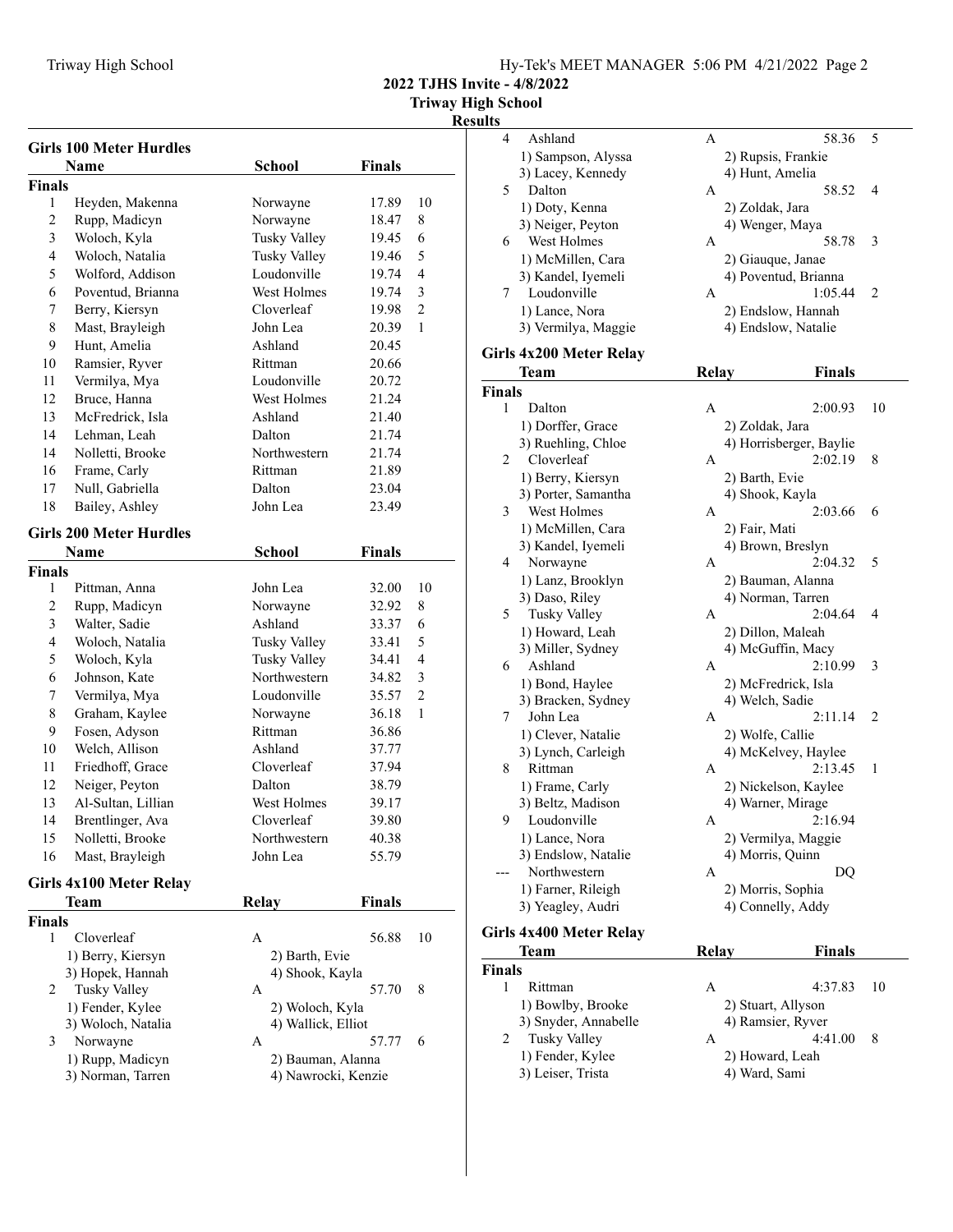**2022 TJHS Invite - 4/8/2022**

| Finals  (Girls 4x400 Meter Relay) |  |  |  |
|-----------------------------------|--|--|--|
|                                   |  |  |  |

|             | Finals  (Girls 4x400 Meter Relay)<br>Team | <b>Relay</b> |                      | Finals               |    |
|-------------|-------------------------------------------|--------------|----------------------|----------------------|----|
| 3           | Ashland                                   | A            |                      | 4:50.54              | 6  |
|             | 1) Lacey, Kennedy                         |              | 2) Walter, Sadie     |                      |    |
|             | 3) Bracken, Sydney                        |              | 4) Welch, Sadie      |                      |    |
| 4           | Norwayne                                  | A            |                      | 4:52.08              | 5  |
|             | 1) Rickett, Maya                          |              |                      | 2) Wolf, Maddy Kate  |    |
|             | 3) Graham, Kaylee                         |              | 4) Heyden, Makenna   |                      |    |
| 5           | West Holmes                               | A            |                      | 4:57.12              | 4  |
|             | 1) Wagers, Alexis                         |              | 2) Miller, Emmy      |                      |    |
|             | 3) Wilcox, Rorie                          |              | 4) Kaster, Katherine |                      |    |
| 6           | Cloverleaf                                | А            |                      | 4:57.87              | 3  |
|             | 1) Bohner, Desi                           |              | 2) Evans, Addie      |                      |    |
|             | 3) Elkevith, Stella                       |              | 4) Barth, Evie       |                      |    |
| 7           | Dalton                                    | А            |                      | 5:08.27              | 2  |
|             | 1) Lehman, Leah                           |              | 2) Thiel, Samantha   |                      |    |
|             | 3) Zaleski, Alexandria                    |              | 4) Clark, Jacey      |                      |    |
| 8           | Northwestern                              | А            |                      | 5:15.33              | 1  |
|             | 1) Johnson, Kate                          |              | 2) Nolletti, Brooke  |                      |    |
|             | 3) McConahay, Savannah                    |              | 4) Connelly, Addy    |                      |    |
| 9           | John Lea                                  | A            |                      | 5:20.81              |    |
|             | 1) Wolfe, Callie                          |              |                      | 2) McKelvey, Haylee  |    |
|             | 3) Lynch, Carleigh                        |              | 4) Mast, Brayleigh   |                      |    |
| 10          | Loudonville                               | A            |                      | 5:28.35              |    |
|             | 1) Endslow, Hannah                        |              | 2) Endslow, Natalie  |                      |    |
|             | 3) Lance, Nora                            |              | 4) Vermilya, Maggie  |                      |    |
|             |                                           |              |                      |                      |    |
|             | Girls 4x800 Meter Relay                   |              |                      |                      |    |
|             | Team                                      | Relay        |                      | Finals               |    |
| Finals<br>1 | Rittman                                   |              |                      |                      |    |
|             |                                           | A            |                      | 10:49.43             | 10 |
|             |                                           |              |                      |                      |    |
|             | 1) Fosen, Adyson                          |              | 2) Amos, Selah       |                      |    |
|             | 3) Bowlby, Brooke                         |              |                      | 4) Snyder, Annabelle |    |
| 2           | Tusky Valley                              | A            |                      | 11:07.30             | 8  |
|             | 1) Ward, Sami                             |              | 2) Dillon, Maleah    |                      |    |
|             | 3) Miller, Sydney                         |              | 4) Leiser, Trista    |                      |    |
| 3           | Ashland                                   | A            |                      | 12:09.43             | 6  |
|             | 1) McFredrick, Isla                       |              | 2) Bond, Haylee      |                      |    |
|             | 3) Sauder, Aliviah                        |              | 4) Cole, Alanah      |                      |    |
| 4           | Dalton                                    | A            |                      | 12:12.72             | 5  |
|             | 1) Lehman, Myah                           |              | 2) Clark, Jacey      |                      |    |
|             | 3) Stutzman, Sophie                       |              | 4) Thiel, Samantha   |                      |    |
| 5           | Cloverleaf                                | A            |                      | 12:34.02             | 4  |
|             | 1) Elkevith, Stella                       |              | 2) Werner, Riley     |                      |    |
|             | 3) Friedhoff, Grace                       |              | 4) Bammerlin, Nora   |                      |    |
| 6           | Loudonville                               | A            |                      | 12:43.02             | 3  |
|             | 1) Hahn, Clare                            |              | 2) Staten, Kylar     |                      |    |
|             | 3) Eikleberry, Abby                       |              | 4) Gray, Helaina     |                      |    |
| 7           | Norwayne                                  | A            |                      | 12:59.60             | 2  |
|             | 1) Wenninger, Lexie                       |              | 2) Adkins, Lily      |                      |    |
|             | 3) Rickett, Maya                          |              | 4) Graham, Caroline  |                      |    |
|             | <b>Girls High Jump</b>                    |              |                      |                      |    |
|             | Name                                      |              | <b>School</b>        | Finals               |    |
| Finals<br>1 | Wolf, Maddy Kate                          |              | Norwayne             | 4-04.00              | 9  |

| $\mathbf{1}$       | Maibach, Ava                   | Norwayne            | 4-04.00       | 9              |
|--------------------|--------------------------------|---------------------|---------------|----------------|
| $\mathfrak{Z}$     | Bond, Haylee                   | Ashland             | J4-02.00      | 6              |
| $\overline{4}$     | Strouse, Aubrey                | Loudonville         | J4-02.00      | 5              |
| 5                  | Rupsis, Frankie                | Ashland             | J4-02.00      | $\overline{4}$ |
| 6                  | Al-Sultan, Lillian             | West Holmes         | J4-02.00      | 3              |
| 7                  | Oliver, Haylie                 | <b>Tusky Valley</b> | J4-02.00      | $\overline{c}$ |
| 8                  | Stahl, Emery                   | John Lea            | J4-00.00      | 1              |
| 9                  | Johnson, Kate                  | Northwestern        | $3-10.00$     |                |
| 9                  | Lehman, Leah                   | Dalton              | $3-10.00$     |                |
| 9                  | Obrst, Rowyn                   | West Holmes         | $3-10.00$     |                |
| 9                  | Wolfe, Callie                  | John Lea            | $3-10.00$     |                |
| 13                 | Musser, Addilynn               | Triway              | 3-06.00       |                |
| 13                 | Gray, Helaina                  | Loudonville         | 3-06.00       |                |
| 13                 | Malarkey, Quinn                | Cloverleaf          | 3-06.00       |                |
| 13                 | Yeagley, Audri                 | Northwestern        | 3-06.00       |                |
|                    |                                |                     |               |                |
|                    | <b>Girls Pole Vault</b>        |                     |               |                |
|                    | Name                           | <b>School</b>       | <b>Finals</b> |                |
| <b>Finals</b>      |                                |                     |               |                |
| 1                  | Scarberry, Callie              | Loudonville         | J7-06.00      | 10             |
| 2                  | Helbert, Adi                   | Ashland             | J7-00.00      | 8              |
| $\mathfrak{Z}$     | Ramsier, Ryver                 | Rittman             | J7-00.00      | 6              |
| $\overline{4}$     | Graham, Kaylee                 | Norwayne            | J6-00.00      | 5              |
| 5                  | Armstrong, Katelyn             | <b>Tusky Valley</b> | J6-00.00      | $\overline{4}$ |
| 6                  | Maibach, Hannah                | Norwayne            | J6-00.00      | 3              |
| 7                  | Baker, Miley                   | Ashland             | J6-00.00      | $\overline{2}$ |
| 8                  | Poventud, Brianna              | West Holmes         | J5-06.00      | 1              |
|                    |                                |                     |               |                |
|                    |                                |                     |               |                |
|                    | <b>Girls Long Jump</b><br>Name |                     |               |                |
|                    |                                | School              | <b>Finals</b> |                |
| <b>Finals</b><br>1 |                                | West Holmes         | 14-09.50      | 10             |
| $\overline{c}$     | Murphy, Charli<br>Urban, Reese | Norwayne            | 14-01.50      | 8              |
| 3                  | Pittman, Anna                  | John Lea            | 13-07.00      | 6              |
| 4                  | Ruehling, Chloe                | Dalton              | 13-05.00      | 5              |
| 5                  | Wolford, Addison               | Loudonville         | 13-04.50      | 4              |
| 6                  | Dorffer, Grace                 | Dalton              | 13-03.00      | 3              |
| 7                  | Burns, Oaklynn                 | Ashland             | 13-00.50      | $\overline{c}$ |
| 8                  | Bohner, Desi                   | Cloverleaf          | 12-08.00      | $\mathbf{1}$   |
| 9                  | Morris, Quinn                  | Loudonville         | 12-03.50      |                |
| 10                 | Kemery, Cierra                 | Triway              | 11-06.25      |                |
| 11                 | Borell, Hallee                 | <b>Tusky Valley</b> | 11-04.75      |                |
| 12                 | Campbell, Taryn                | <b>Tusky Valley</b> | 11-00.00      |                |
| 13                 | Bruce, Hanna                   | West Holmes         | 10-11.50      |                |
| 14                 | Dreibelbis, Lillith            | Norwayne            | 10-11.00      |                |
| 15                 | Stahl, Emery                   | John Lea            | 10-10.25      |                |
| 16                 | Evans, Addie                   | Cloverleaf          | 10-08.50      |                |
| 17                 | Yeagley, Audri                 | Northwestern        | 10-01.50      |                |
| 18                 | Cline, Ava                     | Ashland             | 10-01.00      |                |
| 19                 | Morris, Sophia                 | Northwestern        | 9-10.00       |                |
| $20\,$             | Bishop, Kymber                 | Rittman             | 8-07.75       |                |
| 21                 | Franks, Diana                  | Triway              | 8-02.25       |                |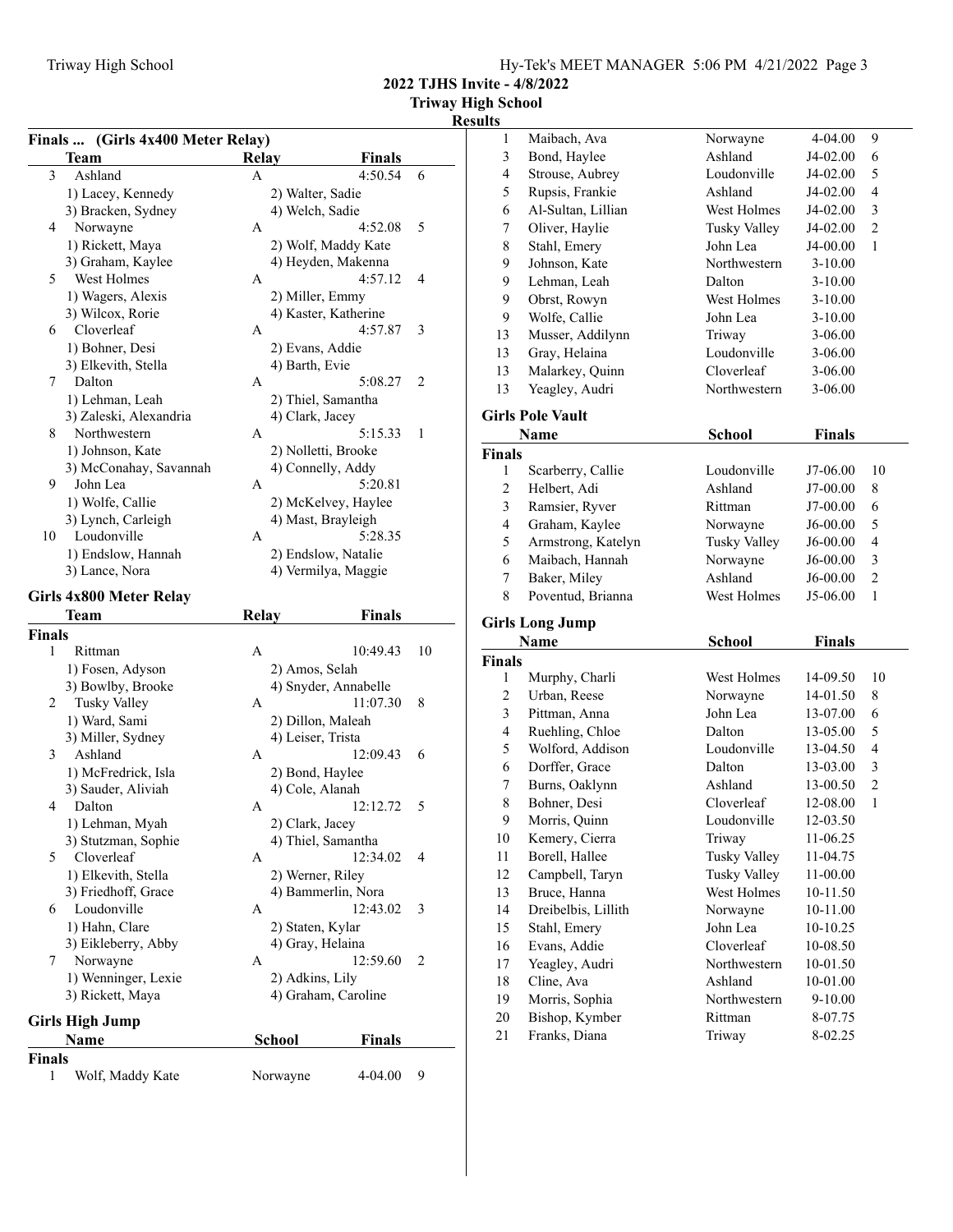| Hy-Tek's MEET MANAGER 5:06 PM 4/21/2022 Page 4 |  |  |  |
|------------------------------------------------|--|--|--|
|------------------------------------------------|--|--|--|

**2022 TJHS Invite - 4/8/2022**

|                | <b>Girls Shot Put</b>      |               |               |                |
|----------------|----------------------------|---------------|---------------|----------------|
|                | Name                       | <b>School</b> | <b>Finals</b> |                |
| <b>Finals</b>  |                            |               |               |                |
| 1              | Bittinger, Haley           | Norwayne      | 33-09.00      | 10             |
| $\overline{2}$ | Young, Maddi               | Cloverleaf    | 31-09.25      | 8              |
| 3              | Crow, Merrin               | Cloverleaf    | 29-11.00      | 6              |
| 4              | Mellot, Keely              | West Holmes   | 29-05.00      | 5              |
| 5              | Eikleberry, Abby           | Loudonville   | J29-00.00     | 4              |
| 6              | King, Rachyl               | Norwayne      | J29-00.00     | 3              |
| 7              | Kaeser, Kelsey             | Ashland       | 28-09.00      | $\overline{2}$ |
| 8              | Marmet, Mallory            | West Holmes   | 28-04.50      | 1              |
| 9              | Baney, Madelynn            | John Lea      | 28-03.75      |                |
| 10             | Hahn, Madison              | Rittman       | 26-10.00      |                |
| 11             | Schultz, Kathryn           | Ashland       | 25-07.00      |                |
| 12             | Rooks, Nicole              | Loudonville   | 25-00.50      |                |
| 13             | Fisher, Candyss            | John Lea      | 24-09.50      |                |
| 14             | Williamson, Grace          | Triway        | 24-05.00      |                |
| 15             | Smith, Kortlynn            | Tusky Valley  | 23-03.25      |                |
| 16             | Baer, Addison              | Dalton        | 22-09.00      |                |
| 17             | Conley, Kaedyn             | Triway        | 22-06.00      |                |
| 18             | Michaels, Mariah           | Dalton        | 19-05.00      |                |
| 19             | Shipley, Madison           | Rittman       | 19-00.00      |                |
| 20             | Sponseller, Deb            | Northwestern  | 18-08.25      |                |
|                |                            |               |               |                |
|                | <b>Girls Discus Throw</b>  |               |               |                |
|                | Name                       | <b>School</b> | <b>Finals</b> |                |
| <b>Finals</b>  |                            |               |               |                |
| 1              | Crow, Merrin               | Cloverleaf    | 80-08         | 10             |
| $\overline{c}$ | Baney, Madelynn            | John Lea      | 79-03         | 8              |
| 3              | Bittinger, Haley           | Norwayne      | 75-06         | 6              |
| $\overline{4}$ | Kreider, Jayce             | Cloverleaf    | 73-05         | 5              |
| 5              | Mellot, Keely              | West Holmes   | 72-10         | 4              |
| 6              | Kaeser, Kelsey             | Ashland       | 70-03         | 3              |
| 7              | Marmet, Mallory            | West Holmes   | 65-09         | $\overline{2}$ |
| 8              | Eikleberry, Abby           | Loudonville   | 65-08         | 1              |
| 9              | Schultz, Kathryn           | Ashland       | 62-04         |                |
| 10             | Smith, Kortlynn            | Tusky Valley  | $62 - 02$     |                |
| 11             | Williamson, Grace          | Triway        | 61-10         |                |
| 12             | King, Rachyl               | Norwayne      | 56-10         |                |
| 13             | Baker, Kaitlyn             | Triway        | 55-10         |                |
| 14             | Hahn, Madison              | Rittman       | 55-06         |                |
| 15             | Scarberry, Callie          | Loudonville   | 51-03         |                |
| 16             | Baer, Addison              | Dalton        | 47-09         |                |
| 17             | Brown, Emma                | John Lea      | $46 - 03$     |                |
| 18             | Shipley, Madison           | Rittman       | $45 - 10$     |                |
| 19             | Michaels, Mariah           | Dalton        | $42 - 08$     |                |
| 20             | Sponseller, Deb            | Northwestern  | $40 - 03$     |                |
|                | <b>Boys 100 Meter Dash</b> |               |               |                |
|                | Name                       | <b>School</b> | <b>Finals</b> |                |
| <b>Finals</b>  |                            |               |               |                |
| 1              | Kruty, Dakota              | Ashland       | 12.25         | 10             |
| 2              | Kurtz, Isaiah              | Cloverleaf    | 12.71         | 8              |
| 3              | Hewitt, Ethan              | Norwayne      | 12.88         | 6              |
| $\overline{4}$ | Ryder, Jaxon               | Dalton        | 13.09         | 5              |
|                |                            |               |               |                |

| sults              |                                  |                               |                |                              |
|--------------------|----------------------------------|-------------------------------|----------------|------------------------------|
| 5                  | Stitt, Gage                      | Dalton                        | 13.14          | $\overline{4}$               |
| 6                  | White, Michael                   | Ashland                       | 13.26          | 3                            |
| $\tau$             | Alston, James                    | West Holmes                   | 13.40          | $\overline{2}$               |
| 8                  | Rowe, Gavin                      | Triway                        | 13.42          | $\mathbf{1}$                 |
| 9                  | Carr, Jesse                      | <b>Tusky Valley</b>           | 13.49          |                              |
| 10                 | Franks, Caleb                    | John Lea                      | 13.56          |                              |
| 11                 | Gray, Mason                      | Northwestern                  | 13.61          |                              |
| 11                 | Elliott, Nate                    | West Holmes                   | 13.61          |                              |
| 13                 | Heichel, Luke                    | Loudonville                   | 13.91          |                              |
| 14                 | Ingold, Ryder                    | Norwayne                      | 14.12          |                              |
| 15                 | Miley, Zander                    | <b>Tusky Valley</b>           | 14.44          |                              |
| 16                 | Price, Kellen                    | Cloverleaf                    | 14.54          |                              |
| 17                 | Brechheisen, Zeb                 | Loudonville                   | 14.57          |                              |
| 18                 | Bolender, Gavin                  | Rittman                       | 14.88          |                              |
| 19                 | Broughton, Luke                  | Triway                        | 14.89          |                              |
| 20                 | Bucher, Kyler                    | John Lea                      | 14.96          |                              |
|                    |                                  |                               |                |                              |
|                    | <b>Boys 200 Meter Dash</b>       |                               |                |                              |
|                    | Name                             | School                        | <b>Finals</b>  |                              |
| <b>Finals</b><br>1 |                                  | Ashland                       | 25.78          | 10                           |
| $\overline{c}$     | Bernhard, Nathan                 | Cloverleaf                    |                |                              |
| 3                  | Gray, Ethan<br>Hewitt, Ethan     | Norwayne                      | 25.92<br>26.34 | 8<br>6                       |
| $\overline{4}$     |                                  | West Holmes                   |                |                              |
| 5                  | Graham, Max                      | Ashland                       | 26.35          | 5<br>$\overline{\mathbf{4}}$ |
| 6                  | Manges, Nick                     |                               | 26.43          | 3                            |
|                    | Kimberlin, Bryson                | Norwayne                      | 27.01          | $\overline{c}$               |
| 7<br>8             | Rowe, Gavin                      | Triway                        | 27.06          | 1                            |
|                    | Duncan, Gavin                    | Triway<br>Dalton              | 27.36          |                              |
| 9                  | Cecil, Hayden                    |                               | 27.84          |                              |
| 10<br>11           | Heichel, Luke<br>Carr, Jesse     | Loudonville                   | 28.27          |                              |
| 12                 |                                  | <b>Tusky Valley</b><br>Dalton | 28.31          |                              |
| 13                 | Knetzer, Dakota<br>Patten, Billy | West Holmes                   | 28.78          |                              |
| 14                 | Miley, Zander                    | Tusky Valley                  | 29.21<br>29.80 |                              |
| 15                 | Luyster, Kaden                   | Loudonville                   | 30.36          |                              |
| 16                 | Jenkins, Matthew                 | Cloverleaf                    | 30.73          |                              |
| 17                 | Burgess, Nate                    | Northwestern                  | 31.07          |                              |
| 18                 | Wickens, Bronson                 | John Lea                      | 31.89          |                              |
| 19                 | Cottrell, Hunter                 | Rittman                       | 32.51          |                              |
| 20                 | Copley, Wesley                   | Rittman                       | 32.89          |                              |
| 21                 | Gessel, Micah                    | John Lea                      | 33.33          |                              |
|                    |                                  |                               |                |                              |
|                    | <b>Boys 400 Meter Dash</b>       |                               |                |                              |
|                    | Name                             | School                        | <b>Finals</b>  |                              |
| <b>Finals</b>      |                                  |                               |                |                              |
| 1                  | McElwee, Abe                     | <b>Tusky Valley</b>           | 57.48          | 10                           |
| $\overline{c}$     | Kimberlin, Bryson                | Norwayne                      | 1:00.22        | 8                            |
| 3                  | Parsons, Jack                    | Ashland                       | 1:01.20        | 6                            |
| $\overline{4}$     | Pancake, Justin                  | Ashland                       | 1:01.84        | 5                            |
| 5                  | Mason, Nathaniel                 | Norwayne                      | 1:02.10        | 4                            |
| 6                  | Heichel, Luke                    | Loudonville                   | 1:02.64        | 3                            |
| 7                  | Franks, Caleb                    | John Lea                      | 1:02.81        | $\overline{c}$               |
| 8                  | Smith, Carson                    | Rittman                       | 1:03.85        | 1                            |
| 9                  | Elliott, Nate                    | West Holmes                   | 1:04.18        |                              |
| 10                 | James, Jackson                   | Cloverleaf                    | 1:04.38        |                              |
| 11                 | Krupp, Olley                     | Triway                        | 1:05.01        |                              |
|                    |                                  |                               |                |                              |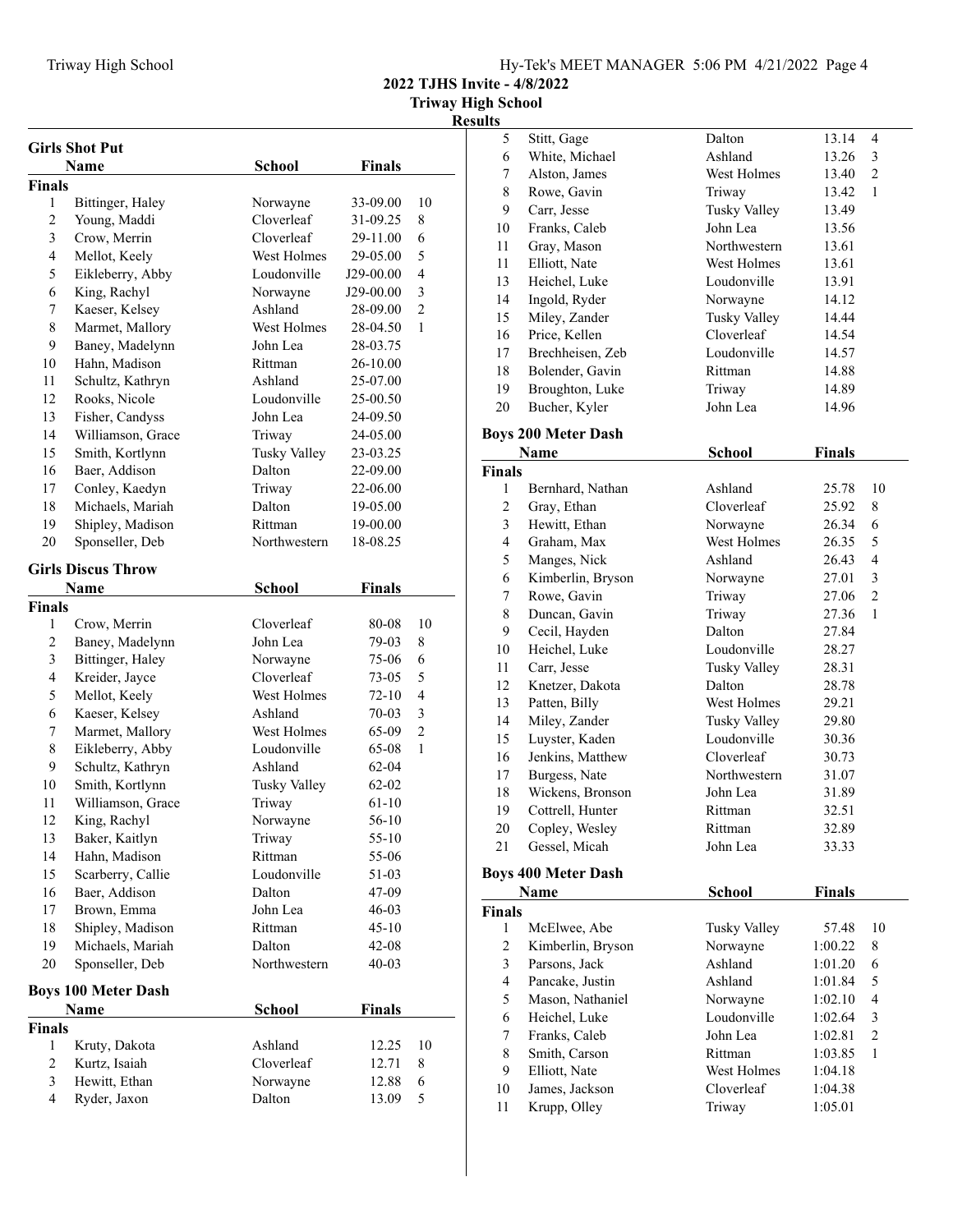**2022 TJHS Invite - 4/8/2022**

**Triway High School**

| <b>Results</b> |
|----------------|
|----------------|

| Finals                  | (Boys 400 Meter Dash)      |                     |               | ĸ                       |
|-------------------------|----------------------------|---------------------|---------------|-------------------------|
|                         | Name                       | <b>School</b>       | Finals        |                         |
| 12                      | Kauffman, Braylon          | Loudonville         | 1:05.32       |                         |
| 13                      | Beier, Braydon             | Cloverleaf          | 1:05.41       |                         |
| 14                      | Bucher, Kyler              | John Lea            | 1:07.76       |                         |
| 15                      | Oswald, Jackson            | Dalton              | 1:08.10       |                         |
| 16                      | Rohr, Jack                 | Triway              | 1:08.72       |                         |
| 17                      | Maltarich, Cooper          | West Holmes         | 1:08.84       |                         |
| 18                      | Nussbaum, Carsten          | Dalton              | 1:13.72       |                         |
|                         | <b>Boys 800 Meter Run</b>  |                     |               |                         |
|                         | <b>Name</b>                | <b>School</b>       | Finals        |                         |
| <b>Finals</b>           |                            |                     |               |                         |
| 1                       | Snyder, Luke               | Rittman             | 2:14.45       | 10                      |
| 2                       | Wingate, Romagn            | Norwayne            | 2:18.82       | 8                       |
| 3                       | Conrad, Cade               | <b>Tusky Valley</b> | 2:26.02       | 6                       |
| $\overline{4}$          | Coffee, Jonah              | Ashland             | 2:29.34       | 5                       |
| 5                       | Whitlach, Kaelli           | <b>Tusky Valley</b> | 2:29.71       | 4                       |
| 6                       | Mason, Nathaniel           | Norwayne            | 2:29.95       | 3                       |
| 7                       | Morris, Jack               | Northwestern        | 2:31.61       | $\overline{2}$          |
| 8                       | Stephenson, Mateo          | Ashland             | 2:33.96       | 1                       |
| 9                       | Varner, Jaydon             | John Lea            | 2:34.10       |                         |
| 10                      | Hostetler, Bennet          | Dalton              | 2:35.70       |                         |
| 11                      | Kauffman, Braylon          | Loudonville         | 2:36.85       |                         |
| 12                      | Chaplin, Logan             | Rittman             | 2:38.71       |                         |
| 13                      | Holmes, Daniel             | Triway              | 2:40.02       |                         |
| 14                      | Hilty, Kaden               | Triway              | 2:40.49       |                         |
| 15                      | Lorentz, Luke              | John Lea            | 2:40.62       |                         |
| 16                      | Sours, Dylan               | West Holmes         | 2:44.59       |                         |
| 17                      | Neville, Caleb             | Cloverleaf          | 2:45.09       |                         |
| 18                      | Miller, Devin              | West Holmes         | 2:48.34       |                         |
| 19                      | Wenell, Lettie             | Loudonville         | 2:48.37       |                         |
| 20                      | Bohner, Oliver             | Cloverleaf          | 2:53.22       |                         |
| 21                      | Nussbaum, Carsten          | Dalton              | 3:04.29       |                         |
|                         | <b>Boys 1600 Meter Run</b> |                     |               |                         |
|                         | Name                       | <b>School</b>       | <b>Finals</b> |                         |
| <b>Finals</b>           |                            |                     |               |                         |
| 1                       | Snyder, Luke               | Rittman             | 4:51.30       | 10                      |
| 2                       | Wingate, Romagn            | Norwayne            | 5:01.91       | 8                       |
| $\overline{\mathbf{3}}$ | Varner, Jaydon             | John Lea            | 5:14.99       | 6                       |
| $\overline{4}$          | Coffee, Jonah              | Ashland             | 5:18.37       | 5                       |
| 5                       | Morris, Jack               | Northwestern        | 5:20.54       | $\overline{\mathbf{4}}$ |
| 6                       | Forbes, Gavin              | Cloverleaf          | 5:21.67       | 3                       |
| 7                       | Valerio, Bryen             | Rittman             | 5:30.81       | $\overline{c}$          |
| 8                       | Lorentz, Luke              | John Lea            | 5:47.83       | $\mathbf{1}$            |
| 9                       | Neville, Caleb             | Cloverleaf          | 5:52.79       |                         |
| 10                      | Roth, Logan                | <b>Tusky Valley</b> | 5:58.66       |                         |
| 11                      | Wickham, Isaak             | Ashland             | 6:02.47       |                         |
| 12                      | Wenell, Lettie             | Loudonville         | 6:04.96       |                         |
| 13                      | Kister, Logan              | Triway              | 6:08.74       |                         |
| 14                      | Gasser, Jaxson             | Norwayne            | 6:09.43       |                         |
| 15                      | Hamey, Reed                | Northwestern        | 6:14.47       |                         |
| 16                      | Hershberger, Judah         | Dalton              | 6:19.17       |                         |
| 17                      | Metz, Kipper               | Triway              | 6:19.71       |                         |
| 18                      | Uhl, Easton                | West Holmes         | 6:37.34       |                         |

| 19                      | Ringler, Steven                       | Loudonville                           | 6:52.37 |                |
|-------------------------|---------------------------------------|---------------------------------------|---------|----------------|
|                         | Conrad, Cade                          | <b>Tusky Valley</b>                   | DQ      |                |
|                         |                                       |                                       |         |                |
|                         | <b>Boys 110 Meter Hurdles</b>         |                                       |         |                |
|                         | Name                                  | School                                | Finals  |                |
| <b>Finals</b>           |                                       |                                       |         |                |
| 1                       | Donatini, Braden                      | Ashland                               | 19.44   | 10             |
| 2                       | Ingold, Ryder                         | Norwayne                              | 19.55   | 8              |
| 3                       | Carr, Braden                          | Loudonville                           | 19.60   | 6              |
| 4                       | Hershberger, Josiah                   | Loudonville                           | 19.96   | 5              |
| 5                       | Duncan, Gavin                         | Triway                                | 20.10   | 4              |
| 6                       | Krupp, Olley                          | Triway                                | 20.41   | 3              |
| 7                       | Hankins, Gage                         | Cloverleaf                            | 21.03   | $\overline{c}$ |
| 8                       | Price, Kellen                         | Cloverleaf                            | 21.04   | 1              |
| 9                       | Miller, Micah                         | Dalton                                | 21.07   |                |
| 10                      | Gerber, Jordan                        | West Holmes                           | 21.17   |                |
| 11                      | Bates, Ty                             | Ashland                               | 21.20   |                |
| 12                      | Ediger, Samuel                        | Dalton                                | 21.72   |                |
| 13                      | Sponseller, Daniel                    | Northwestern                          | 24.16   |                |
| 14                      | Hargrave, Jaden                       | West Holmes                           | 24.26   |                |
| 15                      | McCue, Breylan                        | <b>Tusky Valley</b>                   | 24.73   |                |
| 16                      | Roth, Matthew                         | John Lea                              | 26.36   |                |
| 17                      | Angle, Waylon                         | John Lea                              | 27.40   |                |
|                         |                                       |                                       |         |                |
|                         | <b>Boys 200 Meter Hurdles</b>         |                                       |         |                |
|                         | <b>Name</b>                           | School                                | Finals  |                |
| <b>Finals</b>           |                                       |                                       |         |                |
| 1                       | McElwee, Abe                          | <b>Tusky Valley</b>                   | 28.81   | 10             |
| 2                       | Bernhard, Nathan                      | Ashland                               | 29.46   | 8              |
| 3                       | Duncan, Gavin                         | Triway                                | 30.87   | 6              |
| $\overline{\mathbf{4}}$ | Hershberger, Josiah                   | Loudonville                           | 31.69   | 5              |
| 5                       | Donatini, Braden                      | Ashland                               | 31.70   | $\overline{4}$ |
| 6                       | Ingold, Ryder                         | Norwayne                              | 31.94   | $\mathfrak{Z}$ |
| 7                       | Hankins, Gage                         | Cloverleaf                            | 32.10   | $\overline{c}$ |
| $\,$ $\,$               | Miller, Micah                         | Dalton                                | 32.40   | $\mathbf{1}$   |
| 9                       | Lorentz, Braedon                      | John Lea                              | 33.75   |                |
| 10                      | Glick, Jacob                          | Rittman                               | 34.56   |                |
| 11                      | Wilson, Elijah                        | Northwestern                          | 36.22   |                |
| 12                      | Hunter, David                         | Cloverleaf                            | 37.21   |                |
| 13                      | Hargrave, Jaden                       | West Holmes                           | 37.32   |                |
| 14                      | Roth, Matthew                         | John Lea                              | 38.77   |                |
|                         |                                       |                                       |         |                |
|                         | <b>Boys 4x100 Meter Relay</b>         |                                       |         |                |
|                         | Team                                  | Relay                                 | Finals  |                |
| <b>Finals</b>           |                                       |                                       |         |                |
| 1                       | Ashland                               | Α                                     | 49.89   | 10             |
|                         | 1) Manges, Nick                       | 2) Baith, Grayson                     |         |                |
|                         | 3) Baith, Gabe                        | 4) White, Michael                     |         |                |
| 2                       | Cloverleaf                            | A                                     | 51.19   | 8              |
|                         | 1) Kurtz, Isaiah                      | 2) Price, Kellen                      |         |                |
| 3                       | 3) Groetz, Gage                       | 4) Gray, Ethan                        | 52.02   | 6              |
|                         | Norwayne                              | А                                     |         |                |
|                         | 1) Miller, Carter<br>3) Maxwell, Chaz | 2) Arnold, Colton<br>4) Hewitt, Ethan |         |                |
|                         |                                       |                                       |         |                |
|                         |                                       |                                       |         |                |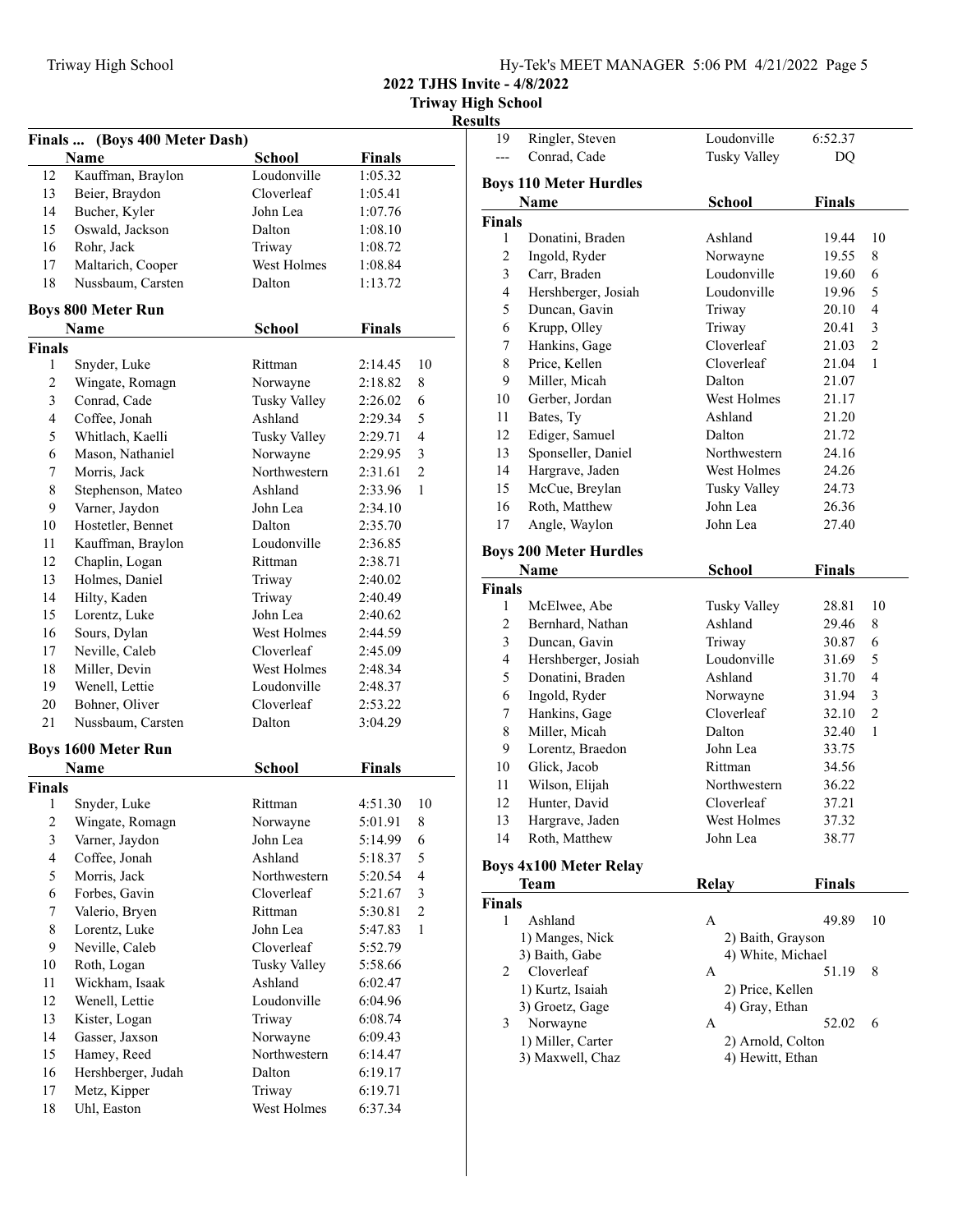**2022 TJHS Invite - 4/8/2022**

## **Triway High School**

|  | Finals  (Boys 4x100 Meter Relay) |
|--|----------------------------------|
|  |                                  |

|        | Finals  (Boys 4x100 Meter Relay) |              | <b>Finals</b>       |    |
|--------|----------------------------------|--------------|---------------------|----|
|        | Team                             | <b>Relay</b> |                     |    |
| 4      | Dalton                           | А            | 52.85               | 5  |
|        | 1) Ryder, Jaxon                  |              | 2) Knetzer, Dakota  |    |
|        | 3) Dalessandro, DeAngelo         |              | 4) Stitt, Gage      |    |
| 5      | West Holmes                      | A            | 52.97               | 4  |
|        | 1) Graham, Max                   |              | 2) Gerber, Jordan   |    |
|        | 3) Gallion, Cody                 |              | 4) Alston, James    |    |
| 6      | Tusky Valley                     | А            | 55.29               | 3  |
|        | 1) Miley, Zander                 |              | 2) Vlacovsky, Jaden |    |
|        | 3) Witts, Hunter                 |              | 4) Mosley, Gunner   |    |
| 7      | John Lea                         | $\mathbf{A}$ | 55.81               | 2  |
|        | 1) McCartney, Malik              |              | 2) Snyder, Caden    |    |
|        | 3) Reifsnyder, Brock             |              | 4) Steiner, Malachi |    |
| 8      | Northwestern                     | A            | 57.03               | 1  |
|        | 1) Franks, Adam                  |              | 2) Burgess, Nate    |    |
|        | 3) Gray, Mason                   |              | 4) Wilson, Elijah   |    |
| 9      | Loudonville                      | A            | 1:00.28             |    |
|        | 1) Brechheisen, Zeb              |              | 2) Finley, Logan    |    |
|        |                                  |              | 4) Poole, Coalton   |    |
|        | 3) Youngen, Brayson              |              |                     |    |
|        | <b>Boys 4x200 Meter Relay</b>    |              |                     |    |
|        | Team                             | <b>Relay</b> | Finals              |    |
| Finals |                                  |              |                     |    |
| 1      | Ashland                          | А            | 1:47.21             | 10 |
|        | 1) Manges, Nick                  |              | 2) Baith, Gabe      |    |
|        | 3) Baith, Grayson                |              | 4) O'Brien, Carson  |    |
| 2      | Norwayne                         | А            | 1:53.70             | 8  |
|        | 1) Shepherd, Ayden               |              | 2) Miller, Carter   |    |
|        | 3) Weyrauch, Jadon               |              | 4) Maxwell, Chaz    |    |
| 3      | Cloverleaf                       | А            | 1:53.99             | 6  |
|        | 1) Hunter, David                 |              | 2) James, Jackson   |    |
|        | 3) Groetz, Gage                  |              | 4) Gray, Ethan      |    |
| 4      | Dalton                           | A            | 1:56.00             | 5  |
|        | 1) Miller, Micah                 |              | 2) Mori, Conner     |    |
|        | 3) Witmer, Benjamin              |              | 4) Cecil, Hayden    |    |
| 5      | John Lea                         | А            | 1:57.50             | 4  |
|        |                                  |              |                     |    |
|        | 1) McCartney, Malik              |              | 2) Lorentz, Braedon |    |
|        | 3) Reifsnyder, Brock             |              | 4) Steiner, Malachi |    |
| 6      | Rittman                          | A            | 1:57.86             | 3  |
|        | 1) Edgar, Diezel                 |              | 2) Bolender, Caleb  |    |
|        | 3) Cottrell, Hunter              |              | 4) Bolender, Gavin  |    |
| 7      | Tusky Valley                     | А            | 1:58.44             | 2  |
|        | 1) Carr, Jesse                   |              | 2) Miller, Spencer  |    |
|        | 3) Witts, Hunter                 |              | 4) Mosley, Gunner   |    |
| 8      | West Holmes                      | A            | 1:58.55             | 1  |
|        | 1) Gallion, Cody                 |              | 2) Bower, David     |    |
|        | 3) Hustack, Zac                  |              | 4) Gerber, Jordan   |    |
|        | <b>Boys 4x400 Meter Relay</b>    |              |                     |    |
|        | Team                             | Relay        | <b>Finals</b>       |    |
| Finals |                                  |              |                     |    |
| 1      | Ashland                          | А            | 4:02.37             | 10 |
|        | 1) Parsons, Jack                 |              | 2) Pancake, Justin  |    |
|        | 3) O'Brien, Carson               |              | 4) Kruty, Dakota    |    |
|        |                                  |              |                     |    |

| uits           |                               |                   |                       |                |
|----------------|-------------------------------|-------------------|-----------------------|----------------|
| $\overline{2}$ | Rittman                       | A                 | 4:17.25               | 8              |
|                | 1) Smith, Carson              | 2) Snyder, Luke   |                       |                |
|                | 3) Valerio, Bryen             | 4) Edgar, Diezel  |                       |                |
| 3              | Cloverleaf                    | A                 | 4:18.63               | 6              |
|                | 1) Kurtz, Isaiah              | 2) James, Jackson |                       |                |
|                | 3) Beier, Braydon             | 4) Forbes, Gavin  |                       |                |
| 4              | Tusky Valley                  | A                 | 4:20.28               | 5              |
|                | 1) McElwee, Abe               |                   | 2) Kuykendall, Cole   |                |
|                | 3) Witts, Hunter              | 4) Conrad, Cade   |                       |                |
| 5              | Norwayne                      | A                 | 4:29.15               | 4              |
|                | 1) Gasser, Jaxson             | 2) Maxwell, Chaz  |                       |                |
|                | 3) Weyrauch, Jadon            |                   | 4) Mason, Nathaniel   |                |
| 6              | West Holmes                   | A                 | 4:37.50               | 3              |
|                | 1) Elliott, Nate              |                   | 2) Hawkins, Grady     |                |
|                | 3) Maltarich, Cooper          | 4) Graham, Max    |                       |                |
| 7              | John Lea                      | A                 | 4:39.89               | $\overline{c}$ |
|                | 1) McCartney, Malik           |                   | 2) Lorentz, Braedon   |                |
|                | 3) Snyder, Caden              | 4) Franks, Caleb  |                       |                |
| 8              | Triway                        | A                 | 4:42.32               | 1              |
|                | 1) Rohr, Jack                 | 2) Hilty, Kaden   |                       |                |
|                | 3) Broughton, Luke            | 4) Holmes, Daniel |                       |                |
| 9              | Northwestern                  | A                 | 4:46.99               |                |
|                | 1) Morris, Jack               | 2) Hamey, Reed    |                       |                |
|                | 3) Gray, Mason                |                   | 4) Sponseller, Daniel |                |
| 10             | Dalton                        | A                 | 4:54.25               |                |
|                | 1) Oswald, Jackson            |                   | 2) Hostetler, Bennet  |                |
|                | 3) Hershberger, Judah         | 4) Mori, Conner   |                       |                |
|                | <b>Boys 4x800 Meter Relay</b> |                   |                       |                |
|                | Team                          | Relay             | <b>Finals</b>         |                |
| <b>Finals</b>  |                               |                   |                       |                |
| 1              | Ashland                       | A                 | 10:38.68              | 10             |
|                | 1) Robinson Ethan             |                   | 2) Anderson, Brady    |                |

| Ashland                  | A                                                                                             | 10:38.68            | 10                            |   |
|--------------------------|-----------------------------------------------------------------------------------------------|---------------------|-------------------------------|---|
| 1) Robinson, Ethan       |                                                                                               | 2) Anderson, Brady  |                               |   |
| 3) Stephenson, Mateo     |                                                                                               | 4) Wickham, Isaak   |                               |   |
| John Lea                 | A                                                                                             | 10:40.72            | 8                             |   |
| 1) Lorentz, Luke         |                                                                                               | 2) Miller, Lucas    |                               |   |
| 3) Moore, Wyatt          |                                                                                               | 4) Varner, Jaydon   |                               |   |
| <b>Tusky Valley</b>      | A                                                                                             | 10:56.77            | 6                             |   |
| 1) Lautenschleger, Kayne |                                                                                               | 2) Roth, Logan      |                               |   |
| 3) Brantley, Ben         |                                                                                               | 4) Whitlach, Kaelli |                               |   |
| Rittman                  | A                                                                                             | 11:01.38            | 5                             |   |
| 1) Valerio, Bryen        |                                                                                               | 2) Chaplin, Logan   |                               |   |
| 3) Riggs, Tristan        |                                                                                               | 4) Glick, Jacob     |                               |   |
| Triway                   | A                                                                                             | 11:11.22            | 4                             |   |
| 1) Hilty, Kaden          |                                                                                               | 2) Speicher, Brady  |                               |   |
| 3) Broughton, Luke       |                                                                                               | 4) Holmes, Daniel   |                               |   |
| West Holmes              | A                                                                                             | 11:52.49            | 3                             |   |
| 1) Miller, Devin         |                                                                                               | 2) Mallasch, Owen   |                               |   |
|                          |                                                                                               | 4) Sours, Dylan     |                               |   |
| Norwayne                 | A                                                                                             | 12:26.37            | 2                             |   |
|                          |                                                                                               | 2) Steiner, Malaki  |                               |   |
|                          |                                                                                               |                     |                               |   |
|                          |                                                                                               |                     |                               |   |
|                          |                                                                                               | 2) Mion, Noah       |                               |   |
| 3) Kane, Kyle            |                                                                                               | 4) Ortega, Antonio  |                               |   |
|                          | 3) Neville, Owen<br>1) Hershberger, Cooper<br>3) Leone, Gino<br>Cloverleaf<br>1) Clapp, Mason | A                   | 4) Gasser, Jaxson<br>12:37.15 | 1 |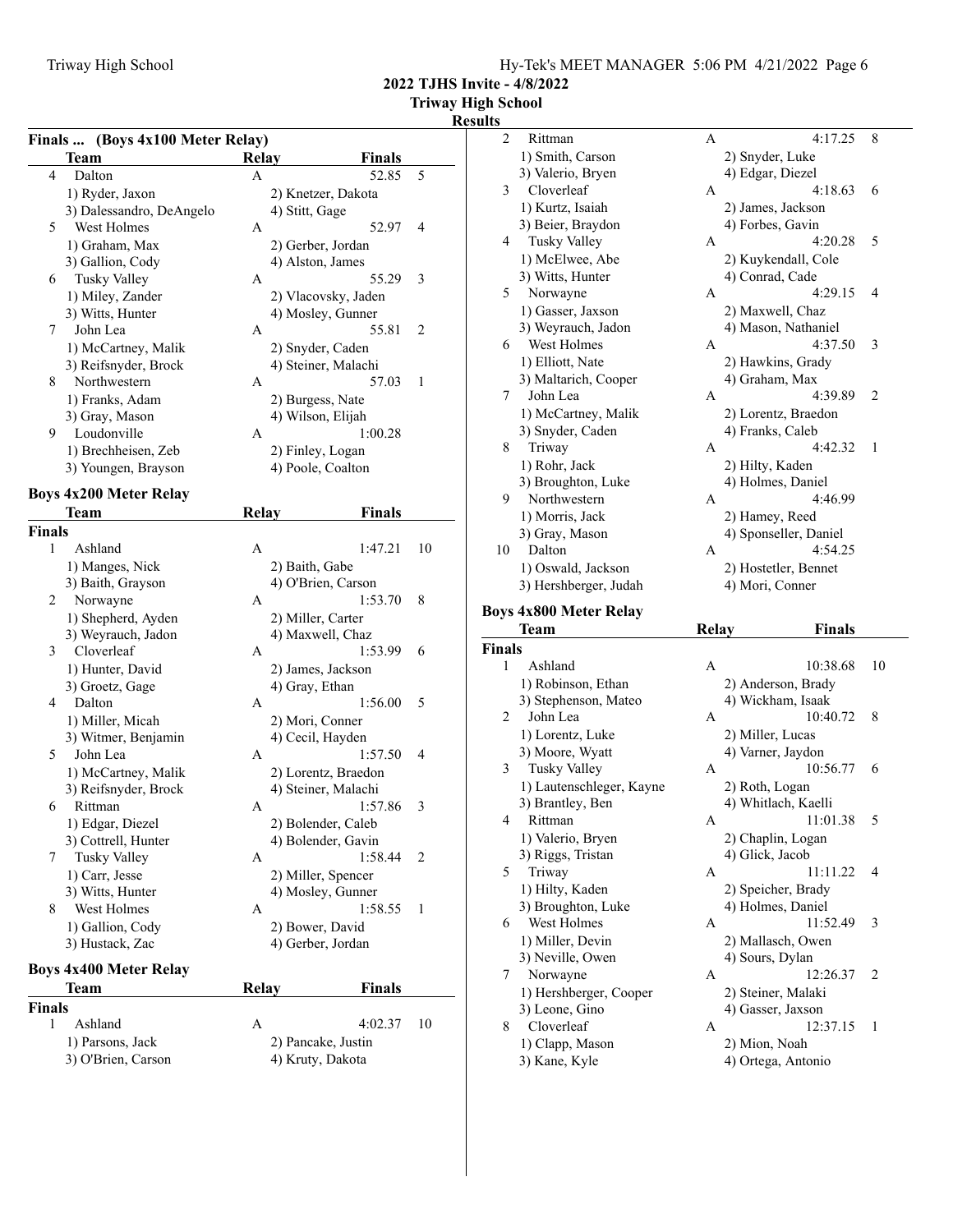**2022 TJHS Invite - 4/8/2022**

|                | <b>Boys High Jump</b>  |                     |               |                |
|----------------|------------------------|---------------------|---------------|----------------|
|                | Name                   | <b>School</b>       | <b>Finals</b> |                |
| <b>Finals</b>  |                        |                     |               |                |
| 1              | Bernhard, Nathan       | Ashland             | 5-02.00       | 10             |
| 2              | Baith, Gabe            | Ashland             | 5-00.00       | 8              |
| 3              | Carr, Braden           | Loudonville         | J4-10.00      | 6              |
| 4              | Stitt, Gage            | Dalton              | J4-10.00      | 5              |
| 5              | Patten, Billy          | West Holmes         | J4-08.00      | 3.5            |
| 5              | McFadden, Nick         | Norwayne            | J4-08.00      | 3.5            |
| 7              | Forbes, Gavin          | Cloverleaf          | J4-06.00      | 1              |
| 7              | Mosley, Gunner         | <b>Tusky Valley</b> | J4-06.00      | 1              |
| 7              | Ryder, Jaxon           | Dalton              | J4-06.00      | 1              |
| 10             | Kauffman, Braylon      | Loudonville         | J4-06.00      |                |
| 11             | Bower, David           | West Holmes         | 4-02.00       |                |
| 11             | Moore, Wyatt           | John Lea            | 4-02.00       |                |
| 11             | Jenkins, Matthew       | Cloverleaf          | 4-02.00       |                |
| 11             | Wilson, Elijah         | Northwestern        | 4-02.00       |                |
|                |                        |                     |               |                |
|                | <b>Boys Pole Vault</b> |                     |               |                |
|                | Name                   | School              | Finals        |                |
| <b>Finals</b>  |                        |                     |               |                |
| 1              | Bates, Ty              | Ashland             | J8-00.00      | 10             |
| $\overline{c}$ | Hammitt, Dylan         | Loudonville         | J7-06.00      | 8              |
| 3              | Blasdel, Zane          | Ashland             | J7-06.00      | 6              |
| $\overline{4}$ | Sponseller, Daniel     | Northwestern        | J7-06.00      | 5              |
| 5              | Shepherd, Ayden        | Norwayne            | J7-00.00      | 4              |
| 6              | Williams, Alex         | Rittman             | J7-00.00      | 3              |
| 7              | Miller, Carter         | Norwayne            | J6-06.00      | $\overline{2}$ |
| 8              | Copley, Wesley         | Rittman             | J6-06.00      | 1              |
| 9              | Hamey, Reed            | Northwestern        | J5-06.00      |                |
|                | <b>Boys Long Jump</b>  |                     |               |                |
|                | Name                   | <b>School</b>       | <b>Finals</b> |                |
| <b>Finals</b>  |                        |                     |               |                |
| 1              | Kruty, Dakota          | Ashland             | 18-03.00      | 10             |
| 2              | Baith, Grayson         | Ashland             | 15-09.50      | 8              |
| 3              | Smith, Carson          | Rittman             | 15-07.50      | 6              |
| $\overline{4}$ | Kimberlin, Bryson      | Norwayne            | 15-02.50      | 5              |
| 5              | Hershberger, Josiah    | Loudonville         | 15-01.50      | 4              |
| 6              | Gallion, Cody          | West Holmes         | 14-09.25      | 3              |
| 7              | Knetzer, Dakota        | Dalton              | 14-09.00      | 2              |
| 8              | Patten, Billy          | West Holmes         | 14-08.75      | 1              |
| 9              | Reifsnyder, Brock      | John Lea            | 14-06.25      |                |
| 10             | Burgess, Nate          | Northwestern        | 14-01.25      |                |
| 11             | Steiner, Malachi       | John Lea            | 13-10.25      |                |
| 12             | Franks, Adam           | Northwestern        | 13-09.50      |                |
| 12             | Ediger, Samuel         | Dalton              | 13-09.50      |                |
| 14             | Smith, Walker          | Cloverleaf          | 13-08.50      |                |
| 15             | Hammitt, Dylan         | Loudonville         | 13-02.75      |                |
| 16             | Miller, Spencer        | <b>Tusky Valley</b> | 12-06.75      |                |
| 17             | Gray, Ashton           | Cloverleaf          | 12-01.50      |                |
| 18             | Metz, Kipper           | Triway              | 10-01.00      |                |

|                | <b>Boys Shot Put</b>              |                        |               |                |
|----------------|-----------------------------------|------------------------|---------------|----------------|
|                | Name                              | <b>School</b>          | <b>Finals</b> |                |
| Finals         |                                   |                        |               |                |
| 1              | Herman, Gatlin                    | John Lea               | 42-02.00      | 10             |
| $\overline{c}$ | Killough, Jordan                  | Rittman                | 38-05.00      | 8              |
| 3              | Nussbaum, Grady                   | Dalton                 | 37-02.25      | 6              |
| $\overline{4}$ | Lacey, Gunner                     | Ashland                | 36-02.00      | 5              |
| 5              | Hustack, Zac                      | West Holmes            | 35-07.00      | $\overline{4}$ |
| 6              | McDermott, Jake                   | <b>Tusky Valley</b>    | 35-06.75      | 3              |
| 7              | Spencer, Tim                      | Northwestern           | 35-03.00      | $\overline{2}$ |
| 8              | Walters, Brandon                  | John Lea               | 34-10.25      | 1              |
| 9              | Valentine, Peyton                 | Rittman                | 34-05.00      |                |
| 10             | Nau, Dominic                      | Cloverleaf             | 34-02.50      |                |
| 11             | Arnold, Colton                    | Norwayne               | 34-00.50      |                |
| 12             | Donley, Gabe                      | Triway                 | 33-06.00      |                |
| 13             | Burgan, Carter                    | Northwestern           | 32-10.50      |                |
| 14             | Briggs, Brandon                   | Ashland                | 32-09.25      |                |
| 15             | Brechheisen, Zeb                  | Loudonville            | 32-00.00      |                |
| 16             | McCain, Caleb                     | Triway                 | 31-05.00      |                |
| 17             | Shoup, Brayden                    | Dalton                 | 30-02.00      |                |
| 18             | McFadden, Nick                    | Norwayne               | 29-11.50      |                |
| 19             | Artwell, John                     | Cloverleaf             | 29-06.00      |                |
| 20             | Marotta, Brayden                  | Loudonville            | 29-00.50      |                |
| 21             | Yabroff, Robert                   | West Holmes            | 28-11.00      |                |
| 22             | Price, Caleb                      | <b>Tusky Valley</b>    | 28-04.50      |                |
|                |                                   |                        |               |                |
|                | <b>Boys Discus Throw</b>          |                        |               |                |
|                | Name                              | School                 | <b>Finals</b> |                |
| Finals<br>1    |                                   | Dalton                 | 106-11        | 10             |
| $\overline{c}$ | Nussbaum, Grady<br>Herman, Gatlin | John Lea               | 104-00        | 8              |
| 3              | Killough, Jordan                  | Rittman                | 96-11         | 6              |
| 4              | Snyder, Luke                      | West Holmes            | 93-06         | 5              |
| 5              | Soehnlen, Jason                   | Dalton                 | 85-02         | 4              |
| 6              | Snyder, Jayden                    | Triway                 | 84-07         | 3              |
| 7              | Marotta, Brayden                  | Loudonville            | 81-05         | $\overline{2}$ |
| 8              |                                   |                        |               |                |
|                |                                   |                        |               |                |
|                | Briggs, Brandon                   | Ashland                | 79-02         | 1              |
| 9              | Walters, Brandon                  | John Lea               | 78-09         |                |
| 10             | McDermott, Jake                   | <b>Tusky Valley</b>    | 78-06         |                |
| 11             | Lacey, Gunner                     | Ashland                | 76-05         |                |
| 12             | Shepherd, Ayden                   | Norwayne               | 74-01         |                |
| 13             | Valentine, Peyton                 | Rittman                | 73-04         |                |
| 14             | Arnold, Colton                    | Norwayne               | 72-02         |                |
| 15             | Eicher, John                      | Loudonville            | 70-11         |                |
| 16             | Ebert, Jake                       | Northwestern           | 69-00         |                |
| 17             | Stiller, Trent                    | Tusky Valley           | 63-08         |                |
| 18             | Wershing, Alex                    | Cloverleaf             | 63-02         |                |
| 19             | Gray, Adam                        | Cloverleaf             | $62 - 05$     |                |
| $20\,$         | Hawkins, Grady                    | West Holmes            | 57-03         |                |
| 21<br>22       | Burgan, Carter<br>McCain, Caleb   | Northwestern<br>Triway | 48-09<br>7.75 |                |